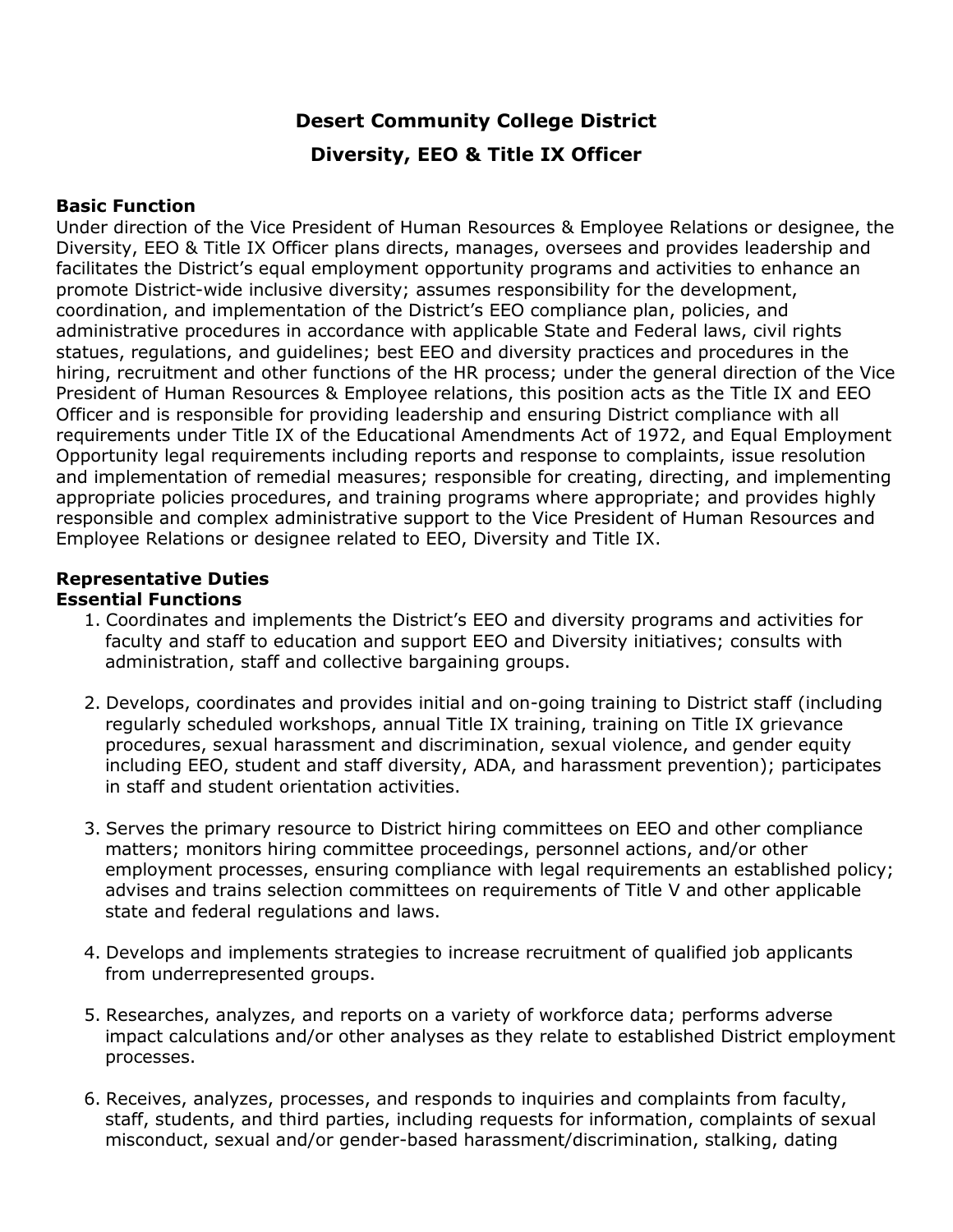violence, domestic violence, sexual assault, and gender identity in a timely and equitable manner.

- 7. Oversees Title IX processes, conducts investigations, including developing and implementing a case management/investigative plans for each Title IX complaint; interviews the complainant, respondent and witnesses; gathers and secures evidence; makes findings and recommendations related to law and legal precedence; and keeps thorough records of the investigatory process within the specific timeframes and standards pursuant to California Community College policies and procedures, or applicable laws; ensuring a timely, thorough, impartial, and equitable process for all parties.
- 8. Manage oversight of the District's efforts to comply with legal and regulatory obligations in support of the District's mission, vision and policies as they relate to Title IX; develop, recommend, and ensure Title IX compliance and training programs and strategies which meet federal and State mandates;
- 9. Make recommendations and coordinate appropriate interim and remedial measures. Develop resolution for complex harassment and discrimination cases. Provide advice to individuals, including the Reporting Party, Accused Party, or a third party, about reporting options, processes, rights and resources available at the District and in the community.
- 10. Reviews, interprets, analyzes, and evaluates witness statements, documents, and other evidence collected during the investigation. Makes credibility determinations when necessary.
- 11. Prepares and presents comprehensive investigatory reports of findings of each investigation and makes recommendations for corrective or proactive actions in consultation with the Director, Human Resources, administration, campus security, and/or legal counsel as appropriate.
- 12. Provides investigation oversight of discrimination and harassment investigations involving Title IX, sex, or gender issues that are conducted by either internal or external investigators; reviews investigation reports of findings, and makes recommendations for corrective and/or proactive actions.
- 13. Reports complaints defined as crimes under the Clery Act to the Public Safety Department, or those that may be subject to Clery Act required emergency notification. Communicates with the Public Safety Department, as necessary and appropriate, regarding the College's responsibilities under Title IX. Serves as a resource on Title IX issues throughout the District.
- 14. Maintain and oversee case management database to organize, manage and track incidents. Prepare statistical reports. Track cases, data and trends to identify patterns and make recommendations accordingly and address any patterns or systemic problems revealed by such reports and complaints; maintains investigatory files, Title IX grievance files, disposition reports and other records regarding harassment and discrimination cases.
- 15. Coordinates regulatory compliance with local, state and federal civil rights laws and regulations, including Title IX, ADA, Sections 504 and 508 of the Rehabilitation Act of 1973, the Clery Act, and Violence Against Women Act (VAWA).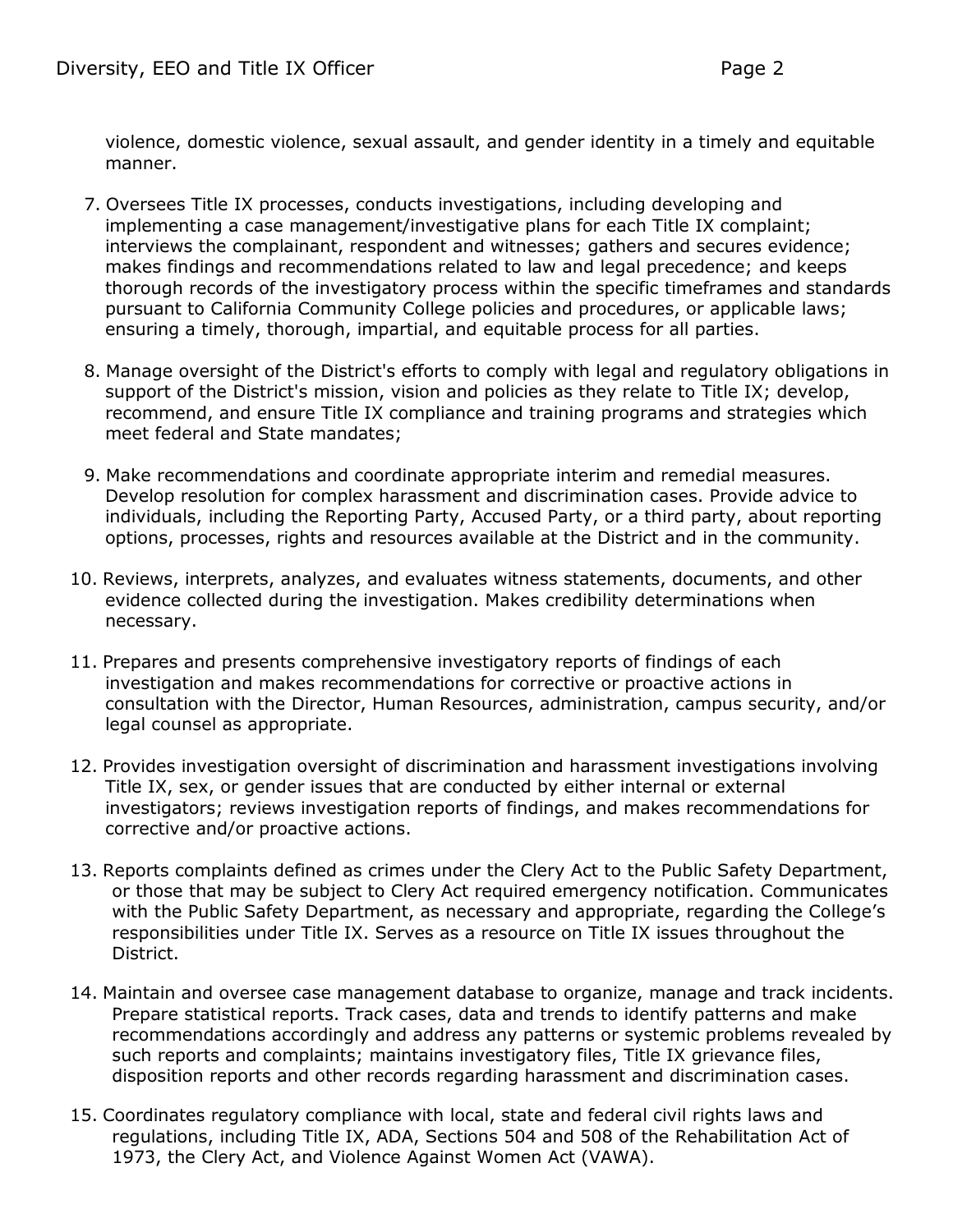- 16. Serves as a consultant and subject matter expert to administrators, faculty, staff, and students on Title IX, and matters related to diversity, civil rights enforcement, gender equity, sexual harassment, sexual violence and complaint processing and resolution.
- 17. Identifies areas of institutional risk and exposure related to Title IX compliance, and proactively identifies opportunities for systemic corrective action; proposes improvements and changes to College policies and practices. Coordinates the College's compliance efforts with respect to Title IX regulations and requirements, and makes recommendations to Human Resources and Administration, as appropriate, to address areas of risk.
- 18. Partners with the Office of Research to develop and implement an annual survey to assess the school climate and coordinates the collection and analysis of information from that survey.
- 19. Develops, recommends, and implements District wide policies regarding EEO, nondiscrimination, sexual harassment prevention, Title IX compliance, and ADA; works in collaboration with various District departments and divisions to implement recommendations; keeps the Vice President of Human Resources and Employee Relations apprised as to progress in meeting the District's commitment to enhancing inclusive diversity.
- 20. Revise, update, and make recommendations on all communication on college website, social media pages, job descriptions, and internal documents to ensure the use nondiscriminatory language.
- 21. Acts as the College's representative when attending conferences and communicating with federal or state compliance or investigation officers. Serves on governance and administrative committees, as assigned.
- 22. May serve and chair District committees and taskforces, including but not limited to Diversity Committee, EEO Advisory Committee and Professional Development Committee.
- 23. May participate and provide input in the collective bargaining process as it relates to the duties of EEO, Diversity and Title IX.

### **Other Functions**

24. Perform related duties as assigned.

# **Knowledge and Abilities**

- **Knowledge of**
	- Federal and state laws and state regulations related to unlawful discrimination and sexual harassment based on all protected categories, including Title II, Title V, Title VI, Title VII, Title IX, ADEA, ADA, Sections 504 and 508 of the Rehabilitation Act of 1973, the Clery Act, Family Educational Rights and Privacy Act (FERPA), and Violence Against Women Act (VAWA).
	- Best practices as related to institutions of higher education compliance with Title IX and VAWA.
	- Administrative principles and practices, including goal setting, program development, implementation, and evaluation, and project management.
	- Applicable federal, state, and local laws, regulatory codes, ordinances, and procedures relevant to assigned area of responsibility.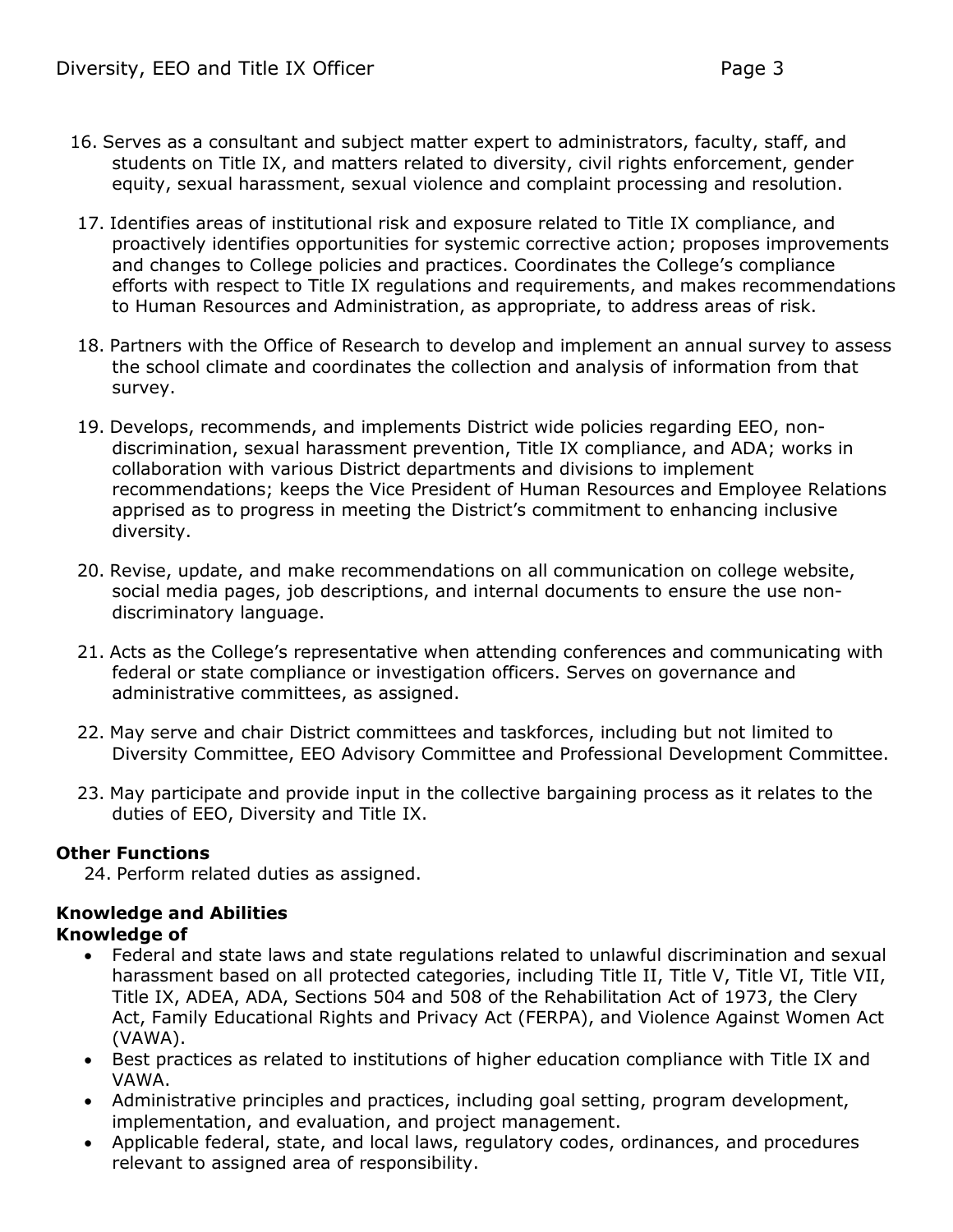- Organization and management practices as applied to the development, analysis, and evaluation of programs and operational needs of the assigned functions.
- Record-keeping principles and procedures.
- Modern office practices, methods, and computer equipment and applications related to the work.
- Techniques for effectively representing the College in contacts with governmental agencies, community groups, and various business, professional, educational, regulatory, and legislative organizations.
- Techniques for providing a high-level of customer service by effectively dealing with the public, vendors, students, and College staff, including individuals of various ages, disabilities, socio-economic and ethnic groups.
- Understanding and sensitivity to diverse populations.

### **Ability to**

- Manage and direct a comprehensive diversity, equity, and inclusion administrative program for a college or other related public service agency.
- Perform the essential functions of the position.
- Oversee processes and conduct investigations of cases alleging discrimination and/or harassment based on sex or gender, including sexual assault, sexual violence, and related misconduct, including the ability to investigate and analyze problems.
- Manage and safeguard personal, sensitive, and complex information and matters with composure, mature judgment, and discretion, and to maintain confidentiality as appropriate.
- Research and prepare clear, concise, and effective written reports, and other materials, including the ability to present findings and recommendations.
- Interpret current state and federal laws, regulations, policies, procedures, and trends regarding discrimination, harassment, and retaliation, including Title IX, and other relevant laws and/or legislation.
- Explain and convey information regarding rules, regulations, policies, and procedures.
- Work in a multicultural/multiethnic environment, and meet the needs of individuals from diverse academic, socioeconomic, cultural, disability and ethnic backgrounds with demonstrated commitment, sensitivity, knowledge, and understanding.
- Communicate to a diverse campus community in a variety of methods in assessing procedural, policy or ethical concerns in complex matters while remaining impartial and projecting impartiality.
- Develop, coordinate, and implement recruitment programs that enhance staff diversity.
- Develop, implement, and successfully present educational and training programs to a broad campus audience, including faculty, staff, students, and others on a variety of topics, including, but not limited to, sexual harassment/sexual violence, gender-based harassment/discrimination, Title IX, and other relevant laws, legislation, and policies with strong presentation and facilitation skills.
- Advocate for programs and support the core values of the college.
- Maintain appropriate confidentiality, including the maintenance of confidential records.
- Remain calm and cooperative in confrontational situations.
- Perform duties in a timely manner despite interruptions.
- Operate a computer and assigned office equipment.